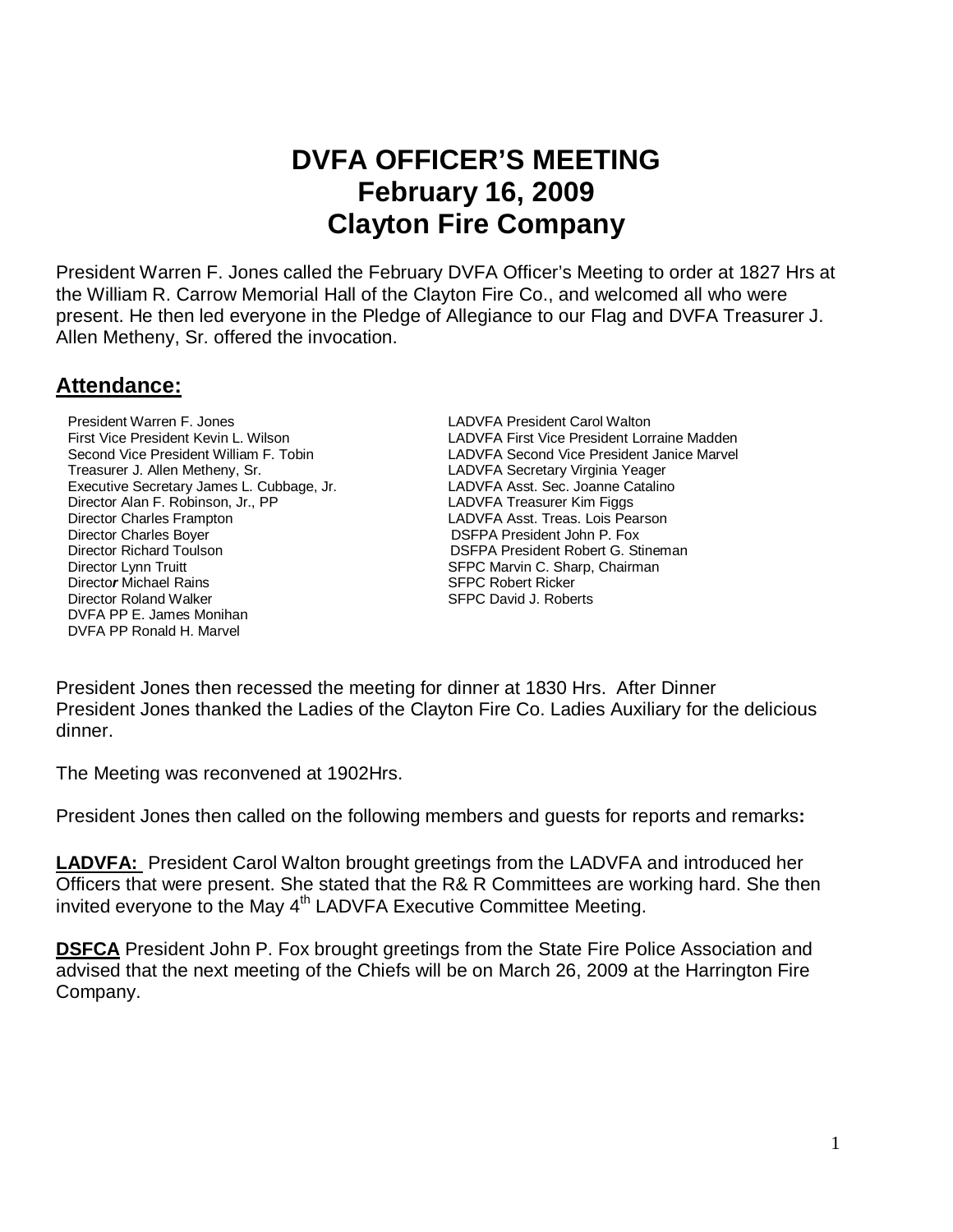**DSAA** President Robert G. Stineman advised that they are still in the process of issuing new ID Cards for the State Fire Police. The Quarterly Meeting of the State Fire Police was held on February 15, 2009 at the Delaware State Fire School and an excellent Class was offered on proper positioning of vehicles, cones, flares, & flags at motor vehicle collisions.

**SFPC** Chairman Marvin C. Sharp thanked the DVFA Officers for their request of the Attorney Generals Formal Opinion on the distribution of training records by the DSFS under the Freedom of Information Act Requirements. He discussed and thanked the DVFA for their support for the proposed certifications requirements for the Fire Service as it was presented to the fire service on Wednesday, December 10<sup>th</sup> at the Kent County Fire Chief's Meeting in Milford. He stated that the SFPC is reviewing comments, changes and additions that have been submitted to the SFPC. He further advised that the Joint Sunset Committee Hearing on the SFPC, DSFS and OSFM will be held on Wednesday, March  $4<sup>th</sup>$   $@$  5:00 PM at Legislative Hall.

Vice Chairman Robert Ricker stated that they have another meeting with the JSC tomorrow to review the Draft Report. The Public Hearing procedures have been posted and you have to request to speak prior to the start of the Hearing. He advised that the SFPC and their Attorney General are also in the process of reviewing their powers and all sections of Title 16, Chapter 66 of the Delaware Coded that relates to the SFPC.

**President Warren F. Jones** reported on the following items:

**Training Records** Reported that Sen. Bruce C. Ennis and other Members of the General Assembly had asked the Attorney General for a **Formal Opinion** on the release of student training records from the Delaware State Fire School. In a letter dated February 5, 2009 from State Solicitor Lawrence W. Lewis, he stated "**Therefore, These records are not exempt from public disclosure. However, as there is no legitimate public interest in personal information such as home address and social security numbers, they may be redacted before the records are released."** 

**Senate Bill #6** Stated that Sen. Ennis has introduced SB #6 which was the compromise legislation on the use of Blue Lights and wig wag lights. It passed the Senate on January 29, 2009 and has been sent to the House.

**State Budget** Stated that he is very concerned about the financial situation that the State is in and the effect it may have on our Grant in Aid. He wanted every fire company to take this in consideration as they prepare their yearly budgets.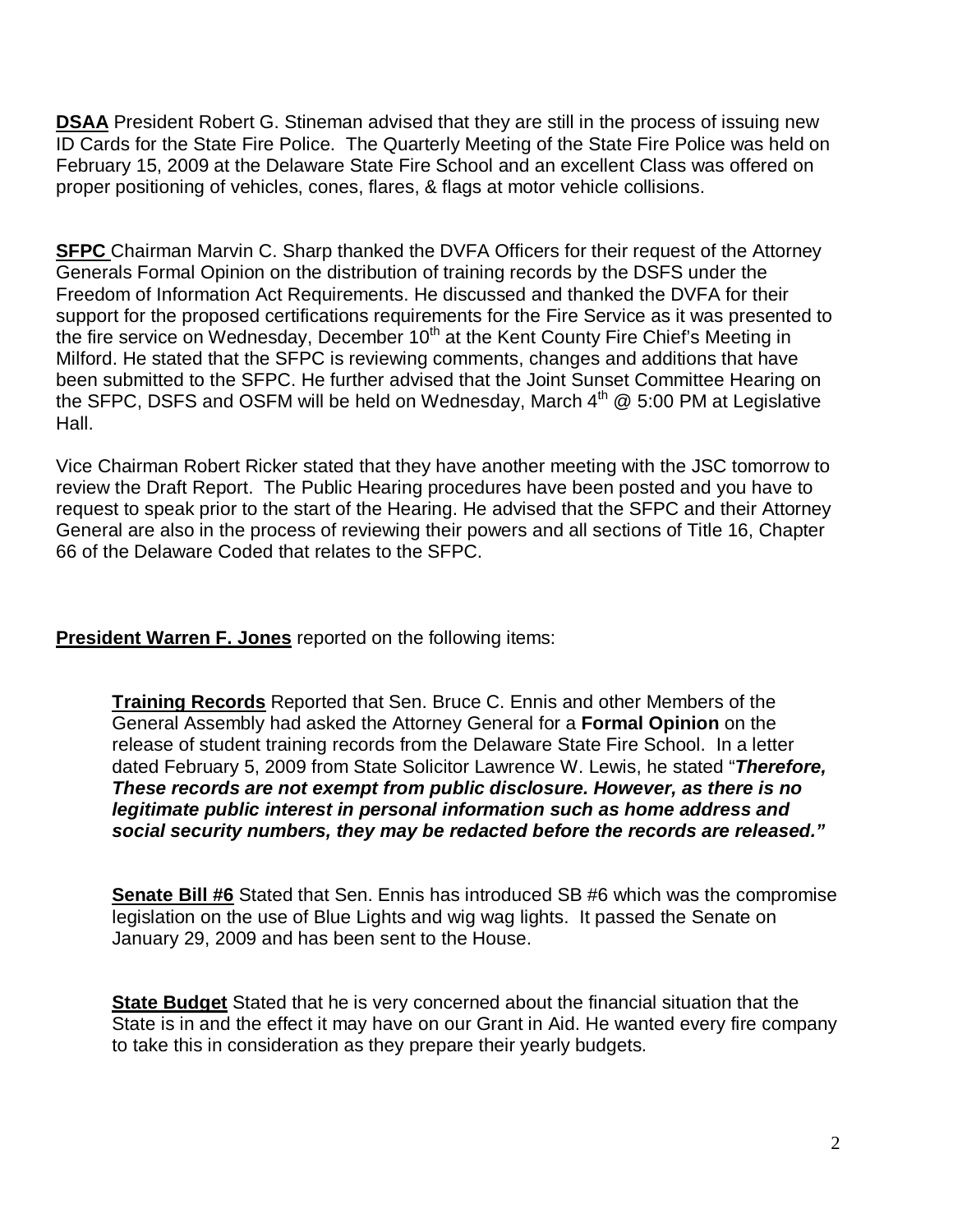**Inaugural Parade** Thanked everyone for their efforts to allow the DVFA to participate in Presidential Inaugural Parade on January 22, 2009. Even though it was extremely cold everyone did an excellent job and they represented the nation's fire service in a very professional manner showing their pride and dedication.

**FDIC** Stated that the DVFA has had an extremely difficult problem trying to find an adequate facility to host the Annual Delaware Night at FDIC. As some of you may know the Hyatt tried to close down our event last year and threatened the DVFA with charges for bringing in food and beverages. Since that time every hotel that the DVFA and the Housing Service Provider for FDIC has contacted have had extremely high room rates and all have charges for bringing in food and beverage. The DVFA has had contact with Provident Insurance, the event's sponsor and have discussed them hosting some type of Leadership Meeting.

## **Motion by Executive Secretary Cubbage, Seconded by DVFA PP Alan Robinson that the DVFA cancel the 2009 Delaware Night at the FDIC in Indianapolis.**. **Motion Carried.**

President Jones has also discussed a limited number of DVFA Officer's attending the 2009 FDIC.

### **Motion by Director Walker, seconded by Director Frampton that DVFA President Jones; Executive Secretary Cubbage and Treasurer Metheny attend the 2009 FDIC. Motion Carried.**

**First Vice President Kevin L. Wilson** reported on the following items:

**Inaugural Parade** Thanked President Jones for his coordination & planning in this historic event.

**Strategic Planning Summit** Reported that the DVFA Strategic Planning Summit was held on January 25, 2009 at 0900 Hrs at Clayton Fire Co. to discuss current issues facing the fire service and time tables and time frames to deal with resolving these issues. The rough draft notes have been prepared and will be sent to the participants for their review and comments.

**DVFA Web Page** Stated that several changes are being made and that the committee will be adding some new features. A banner crawler has now been installed to display new items on the web page.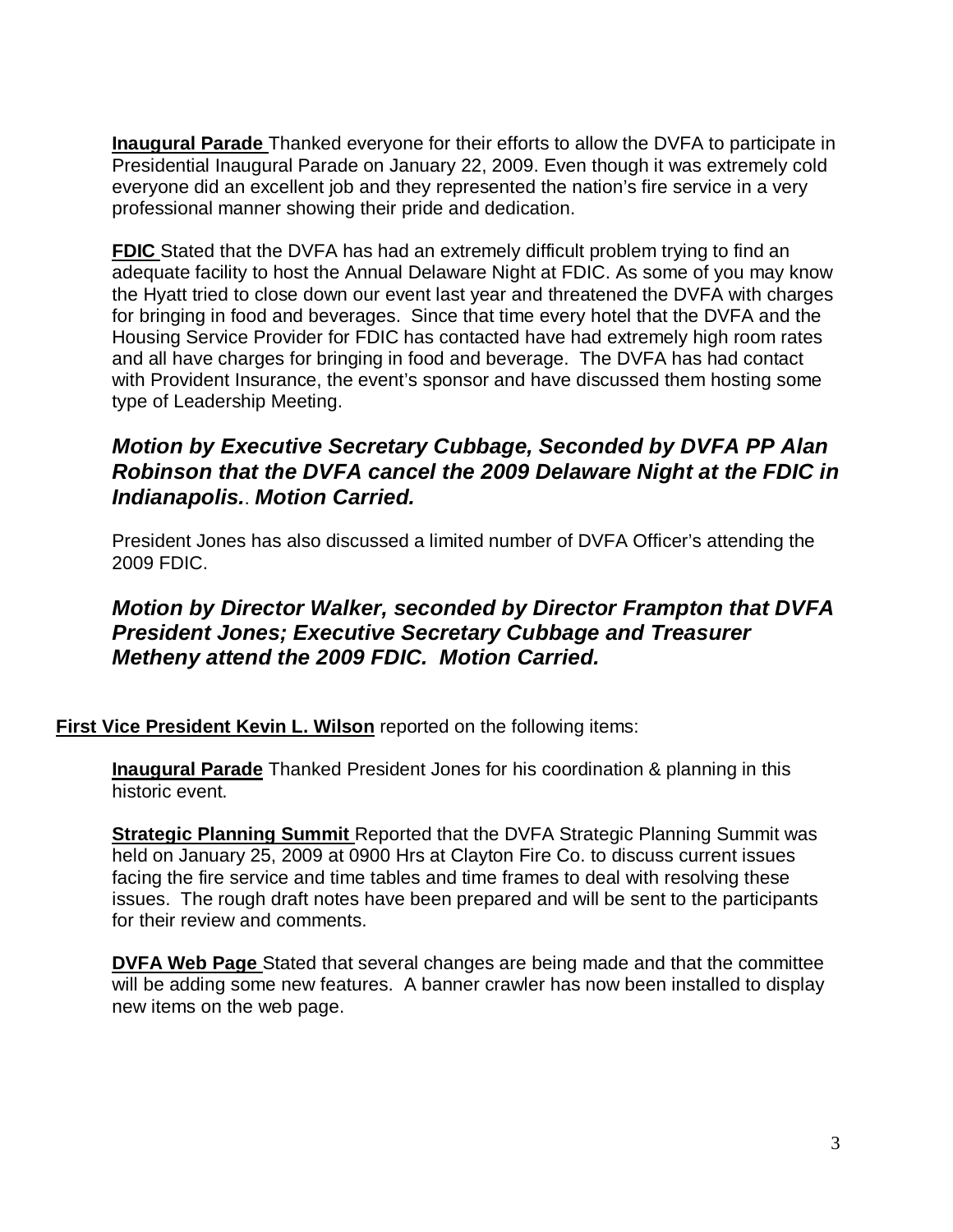**DVFA Memorial** Advised that he has been in contact with Ken Clendaniel, Chairman of the Memorial Committee and a tentative date of June  $14<sup>th</sup>$  at 2 PM has been set for the unveiling of Wayne Steen & Michelle Smith's name on the Memorial. More details to follow.

**Second Vice President William F. Tobin** reported that the Sussex County Fire Company Presidents and Chiefs have developed a Leadership Counsel to deal with fire service issues. He also gave brief update on the preliminary draft of the President's Handbook that he and PP Alan Robinson are working on.

**Treasurer J. Allen Metheny, Sr.** advised that all but one company have submitted their pension forms for the year. A penalty will be imposed on the delinquent company. He observed a large increase in errors on the submissions this year.

**Conference 2009** Chairman Thomas D'Alessandro's report was read by President Jones. Chairman D'Alessandro reported that the Committee continues to make progress and he will have a full update after the February 23<sup>rd</sup> Conference Committee Meeting.

**Wake up Delaware** Chairman Tom Mitten's report was read by PP Robinson. Chairman Mitten reminded everyone that there will be NO statewide distribution event for the Spring. We will support local departments with detectors and batteries. We have an adequate supply of bilingual door hangers for companies to utilize in the canvas efforts. The fire safety minute radio messages are being well received and they are finalizing a pilot program for the distribution of CO detectors.

**DVFA FOUNDATION** Vice Chairman Cubbage reported that the Foundation met on Monday, August 18, 2008 at the Kent County EOC. The next meeting will be April 20, 2009. All are Welcome.

**Federal Legislative Issues** Executive Secretary Cubbage reported for PP Stephen P. Austin. Advised that they are monitoring the Stimulus Bill for opportunities for fire service, as it is written there is a possibility for funding of fire station construction. CFSI is soliciting new members of Congress to join the Fire Caucus, it is very important to maintain the largest caucus on the Hill. Outreach is underway to develop a staff contact for Vice President Biden. Urged a large turnout for the CFSI Dinner on April 2nd stating it is very important for the future of CFSI and as well as Delaware's status as a national fire service leader.

**FIRE CORP** Chairman E. James Monihan advised advertising is being placed in the Weekly Newspapers in the upcoming weeks urging Delaware Citizens to join Fire Corp. He stated that 20 Delaware Fire Companies have signed up to participate in this program which is very low on a national average.